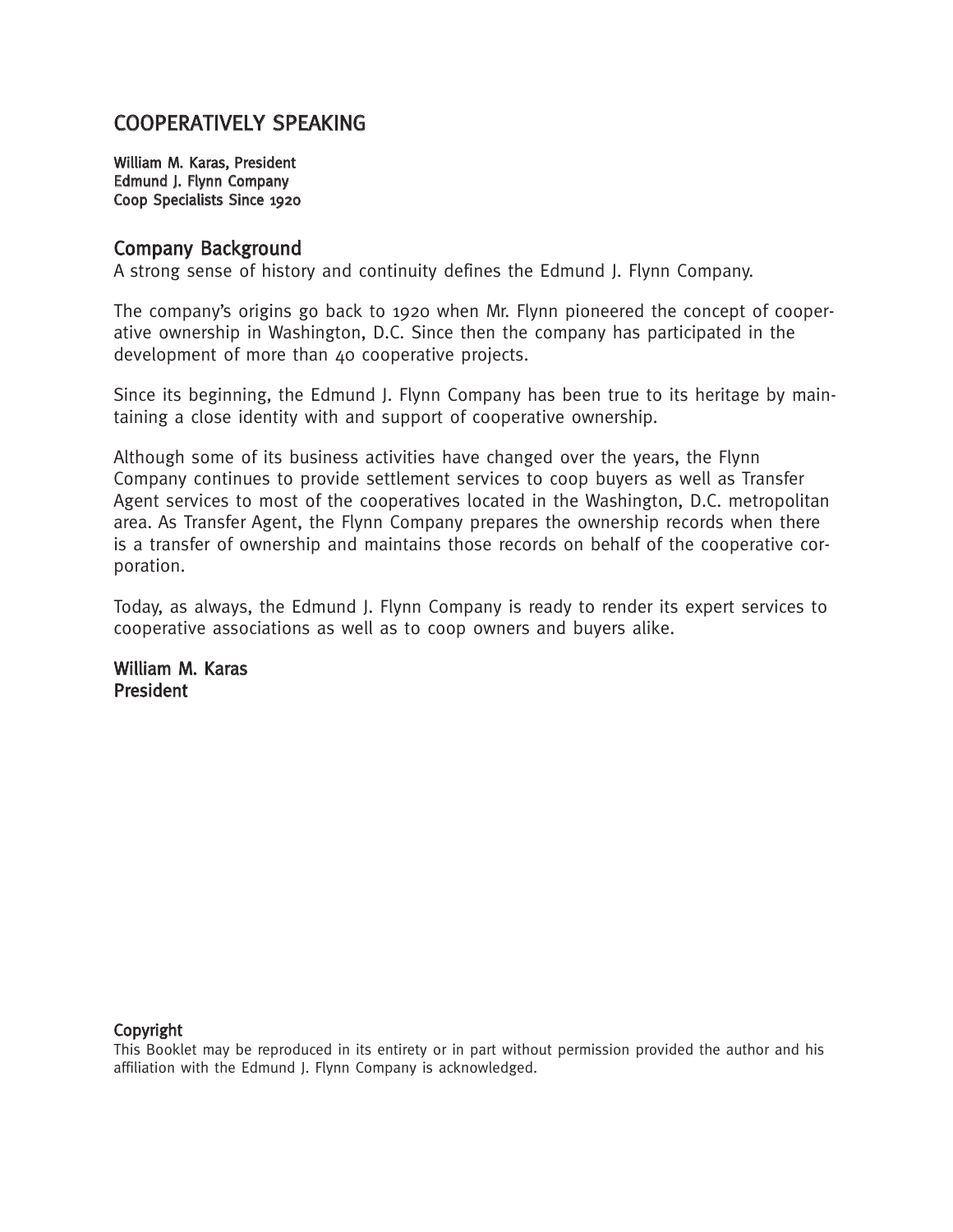### Cooperatives organized by the Edmund J. Flynn Company since 1920

The Hoyt\* The Broadmoor Dumbarton Court **The Avondale** The Netherlands **Meridian Hill Apartments** Rutland Court 1702 Summit Place\* Cavanaugh Court **Potomac Plaza Apartments** The Adelphia\* The Adelphia Potomac Plaza Terraces The Lambert The Mendota 1705 Lanier Place The Ontario 3407-9-11 Twenty Ninth Street The Presidential 55 M Street\* **Harbour Square** 66 New York Avenue\* The Saxony 76 New York Avenue\* The Norfolk 1201 First Street\* 2800-2802 Devonshire The Clydesdale 1860 California Street Hampshire Gardens Winchester-Underwood 3810 Southern Avenue\* Madison Terrace

The Stafford **Frances Cariton in Sarasota, Fl.** Frances Cariton in Sarasota, Fl. Cleveland Park Apartments Kenwood House in Chevy Chase, MD The Porter The Porter Music Contract Music Woodley Gardens in Rockville, MD 65 M Street\* Hamlet Place in Chevy Chase, MD

\*No longer exists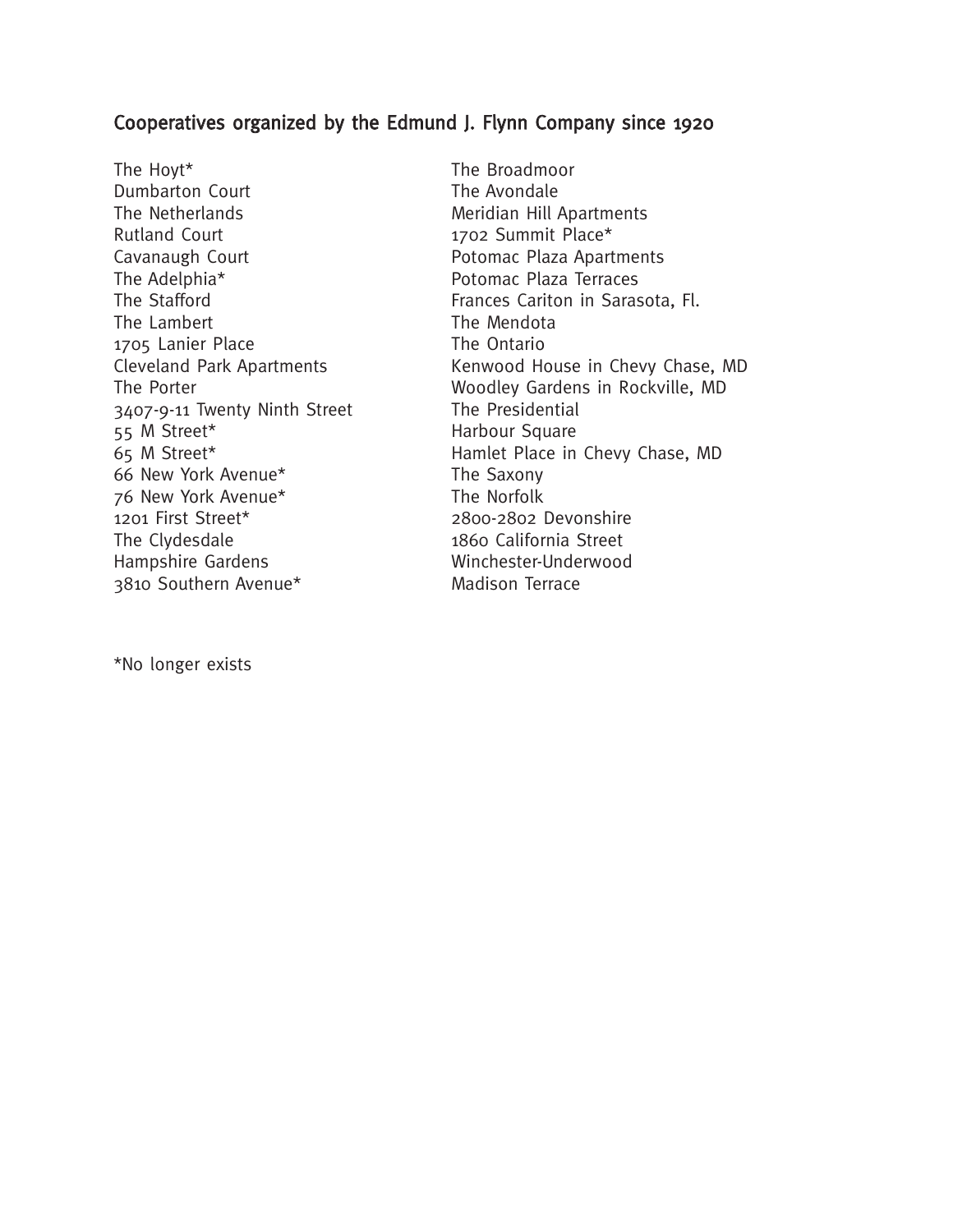### Part One

| DC Cooperatives: A Historical Perspective |
|-------------------------------------------|
|                                           |
| The Corporation Factor.                   |
|                                           |

## Part Two

| Cooperative Financing  |
|------------------------|
|                        |
|                        |
|                        |
| Recognition Agreement. |

## Part Three

| Parties to a Coop Settlement |
|------------------------------|
| Application and Approval     |
| Settlement and Transfer      |

## Part Four

| Brief Description of Cooperative |  |  |  |  |  |  |
|----------------------------------|--|--|--|--|--|--|
| & Condominium Ownership          |  |  |  |  |  |  |

#### Part Five

Condominium vs. Cooperative: (comparison chart) . . . . . . . . . . . . . . . . . . . .

## Part Six

| Mr. Flynn's 100% Cooperative Plan.                   |  |  |  |  |  |  |
|------------------------------------------------------|--|--|--|--|--|--|
| What is Meant by 100% Cooperative?.                  |  |  |  |  |  |  |
| Is a Cooperative Buyer a Real Owner? $\ldots \ldots$ |  |  |  |  |  |  |
| Are Prices Quoted Equity Value Prices                |  |  |  |  |  |  |
| or is Full Cost Included?                            |  |  |  |  |  |  |

## Part Seven

| Why Condos Became Popular |  |  |  |  |  |  |  |  |  |  |  |  |  |  |  |  |
|---------------------------|--|--|--|--|--|--|--|--|--|--|--|--|--|--|--|--|
|---------------------------|--|--|--|--|--|--|--|--|--|--|--|--|--|--|--|--|

### Part Eight

Why Oh Why Should I Favor Coops?........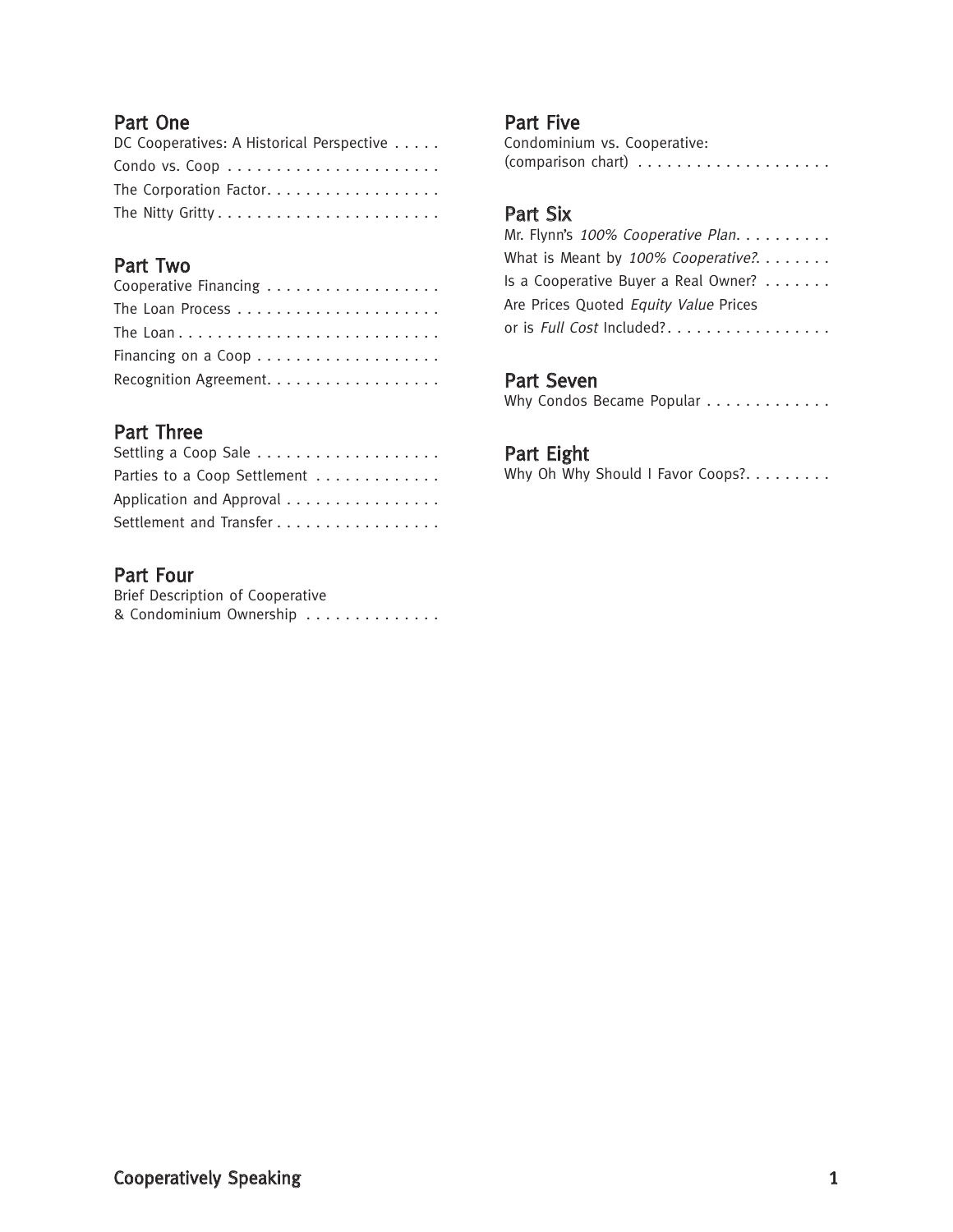## PART ONE

## D.C. Cooperatives: A Historical Perspective

Cooperatives have existed in the Washington area as a form of home ownership since 1920; there are approximately 120 cooperatives in the District alone. Yet, in spite of their long-term popularity, cooperatives are the least understood form of residential home ownership.

One possible reason why cooperatives are not a more familiar form of ownership is due in part to their highly urban locations. New York, Chicago and D.C. are some of the cities where cooperative associations have flourished for decades. Condo associations, on the other hand, are located in both urban and suburban areas. Consequently, buyers are more familiar with the condominium concept, but this was not always the case.

### Condo vs. Coop

When condo apartments were first introduced in the Washington area during the 1960's, would-be buyers raised thoughtful questions about the condominium form of ownership mainly, its organization and function.

Many are unaware as to how the condominium form of ownership was created. A creature of legislation, the condominium uniquely combines fee simple or real property ownership for each individual apartment unit together with an undivided interest in all the common areas and facilities of the association. Generally speaking, common areas are public spaces outside of one's apartment unit such as hallways, basements, pools, land, etc. Each unit owner's interest in the common areas is undivided and indistinguishable from any other unit owner's interest. All the condominium unit owners as tenants hold the common areas and the land on which the building stands in common. Legislation states that individual ownership of a condominium unit constitutes an interest in real property.

Ownership of a cooperative unit, on the other hand, is generally considered an interest in personal property because the cooperative corporation has fee simple title or real property ownership of the entire property. This corporation, in turn, grants each member or owner the "right" to occupy a unit: herein lies the most significant difference between cooperative and condominium ownership. One's ownership interest in the corporation and the right to occupy a unit is considered an ownership interest in personal property and not in real estate. However, the daily operation of cooperatives and condominium associations is quite similar.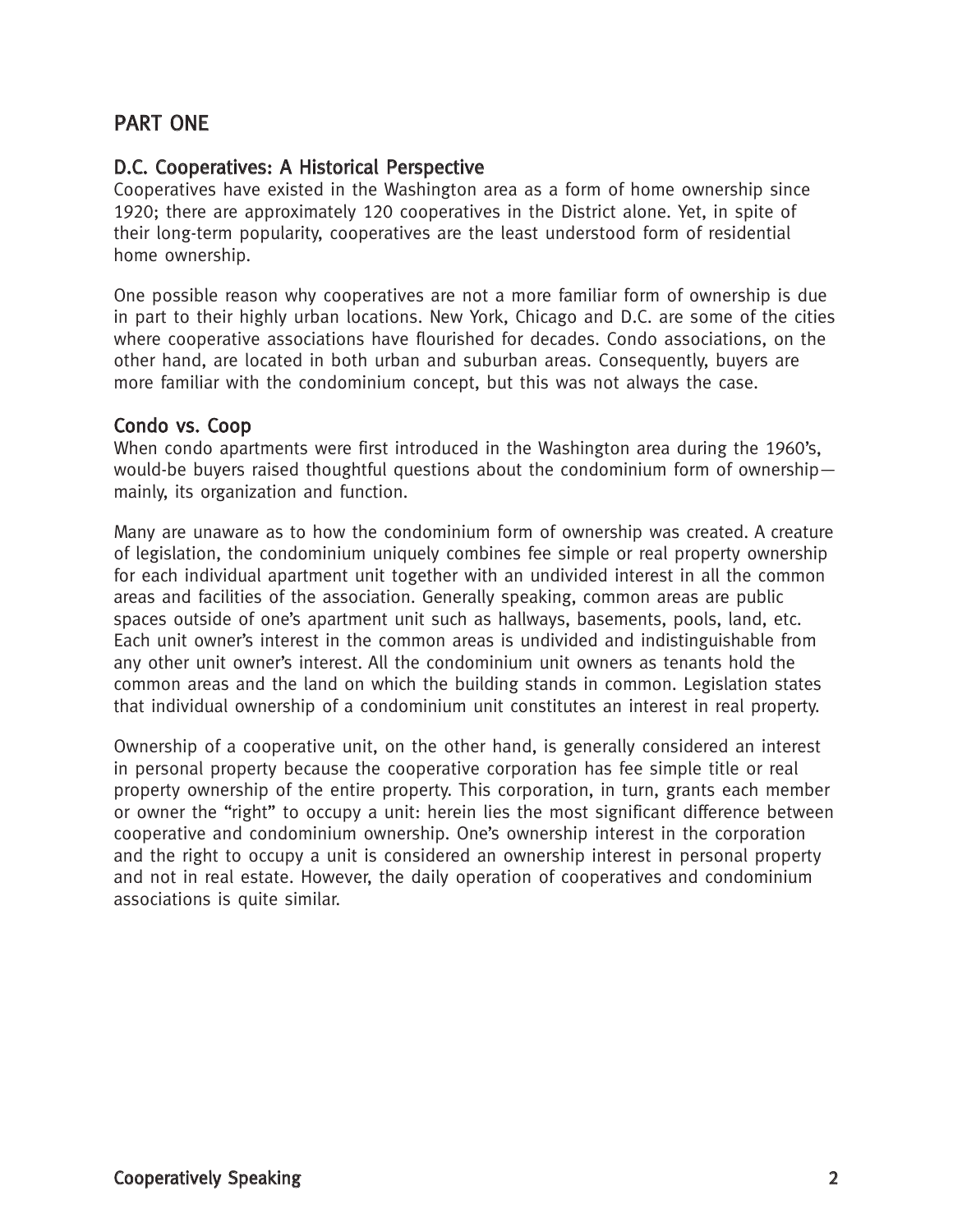#### The Corporation Factor

Cooperatives have never required any special legislation to give rise to their existence; corporations can be formed for a number of legitimate purposes. Simply put, a cooperative is a corporation formed for the purpose of providing housing for its members or owners.

In 1920, Edmund J. Flynn in association with Alan E. Walker pioneered the cooperative form of ownership, as it is known today in the Washington, D.C. area. The plan was novel, providing for 100% cooperative ownership as opposed to the common practice of selling only a portion of the building and placing the balance under rental.

The first cooperatives were organized, as they still are today, in the form of a corporation that typically holds fee simple title to the entire property. Some cooperatives own the building while leasing the land. Conceivably, a cooperative corporation could lease a residential building for occupancy by its members.

Two instruments evidence membership in the corporation: a stock certificate and a proprietary lease. Shares of stock are issued to show the value relationship of one unit to the other and to pro-rate the corporate mortgage payment if any, the operation and maintenance expenses, and the property's real estate taxes.

The proprietary lease spells out the relationship between the owner members and the corporation. It contains many of the same clauses that are found in a residential lease but also refers to those special provisions distinguishing an apartment unit owner from a tenant, such as the owner's right to participate in corporation affairs, vote or have the use and enjoyment of the unit indefinitely.

The Charter and By-Laws, which all corporations adopt, are the cooperative's governing documents that describe the relationship between the individual cooperative owners. They cover items such as how to liquidate the corporation should the membership ever decide to dissolve it, how to elect the board of directors, how to vote, when to hold annual meetings, and the like. The Charter and By-Laws vest in the Board of Directors the authority to run the building, establish policies, approve new buyers or renters, develop an operating budget and contract for services.

With the sale of the Broadmoor Apartments in 1948, a new form of cooperative was introduced to Washington, D.C. In order to avoid the complex requirements of registration with the Securities Exchange Commission, the cooperative, although still a corporation, no longer issued stock but rather became a membership form of cooperative. In place of stock and proprietary leases, one document was issued which, in the case of The Broadmoor, was termed a "Perpetual Use and Equity Contract." The name has come to vary from one cooperative to another, sometimes called a Cooperative Ownership Contract and sometimes an Ownership Contract. Regardless of the name, the document is substantially the same in most membership cooperatives.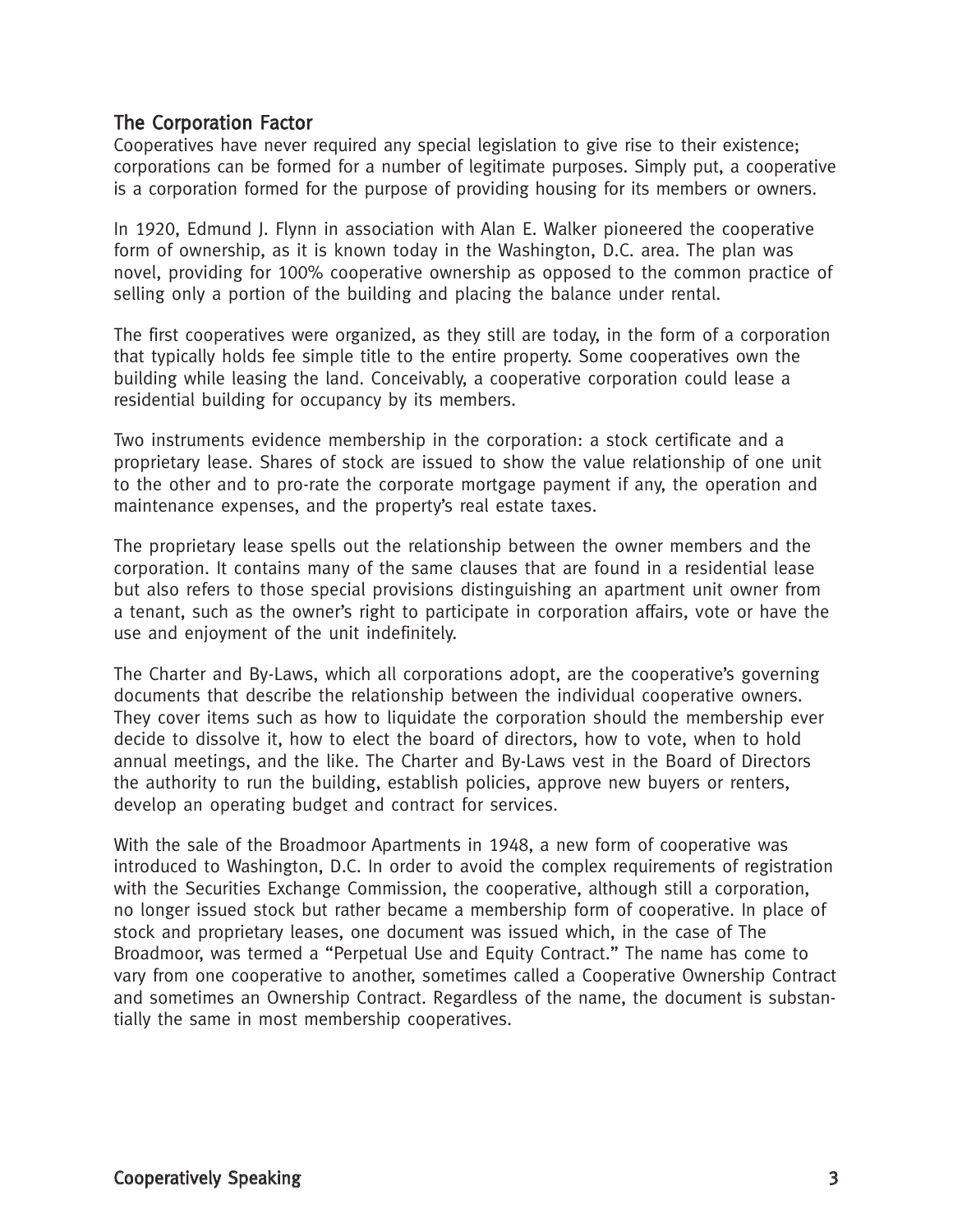The Ownership Contract combines into one instrument most of the provisions that were previously contained in two separate instruments: the stock and lease. The Ownership Contract differs from the earlier stock cooperatives, however, in that it provides, in most cases, for one vote per unit rather than one vote per share in stock. Thus, small and large apartments acquire equal voting rights, bringing the cooperative even closer to the democratic concept.

The Nitty Gritty Simply stated, a housing cooperative is a corporation, owned and operated by its members and formed to provide housing for said members. All housing cooperative property is actually owned in the name of the corporation, which is directly responsible for the monthly payments of principal and interest on any corporate mortgage indebtedness, the payment of real estate taxes on the corporate property and for any other operating costs such as insurance, service contracts, salaries and the like.

Individual members (also known as owners or stockholders), by virtue of their ownership interest in the corporation, have the right to occupy their dwelling unit, participate in the operation of the cooperative corporation and have an obligation to pay their proportionate share of the cooperative's annual operating budget.

If a member fails to pay his pro-rata share of the cooperative's budget, the other members, acting through the cooperative, are required to pay the deficiency. This is one reason for providing an operating reserve. However, the cooperative has a lien on each member's Ownership Documents and ultimately has the right to sell the defaulting member's apartment unit in order to recover the defaulted payments.

Its Certificate of Incorporation and its By-Laws govern the cooperative's operation. These documents give each owner the right to annually elect the Board of Directors. The Board is charged with managing the business affairs of the cooperative and supervising the operation of the cooperative's physical plant. Day-to-day management is generally delegated to a property management firm selected by the Board. The Board adopts the annual budget, which contains estimates of the association's operating costs for the coming year. The budget is the basis for establishing the monthly fees charged to each member. The Board also has the authority to establish, amend and enforce the House Rules, which, in conjunction with the Ownership Documents, govern the use and occupancy of the property.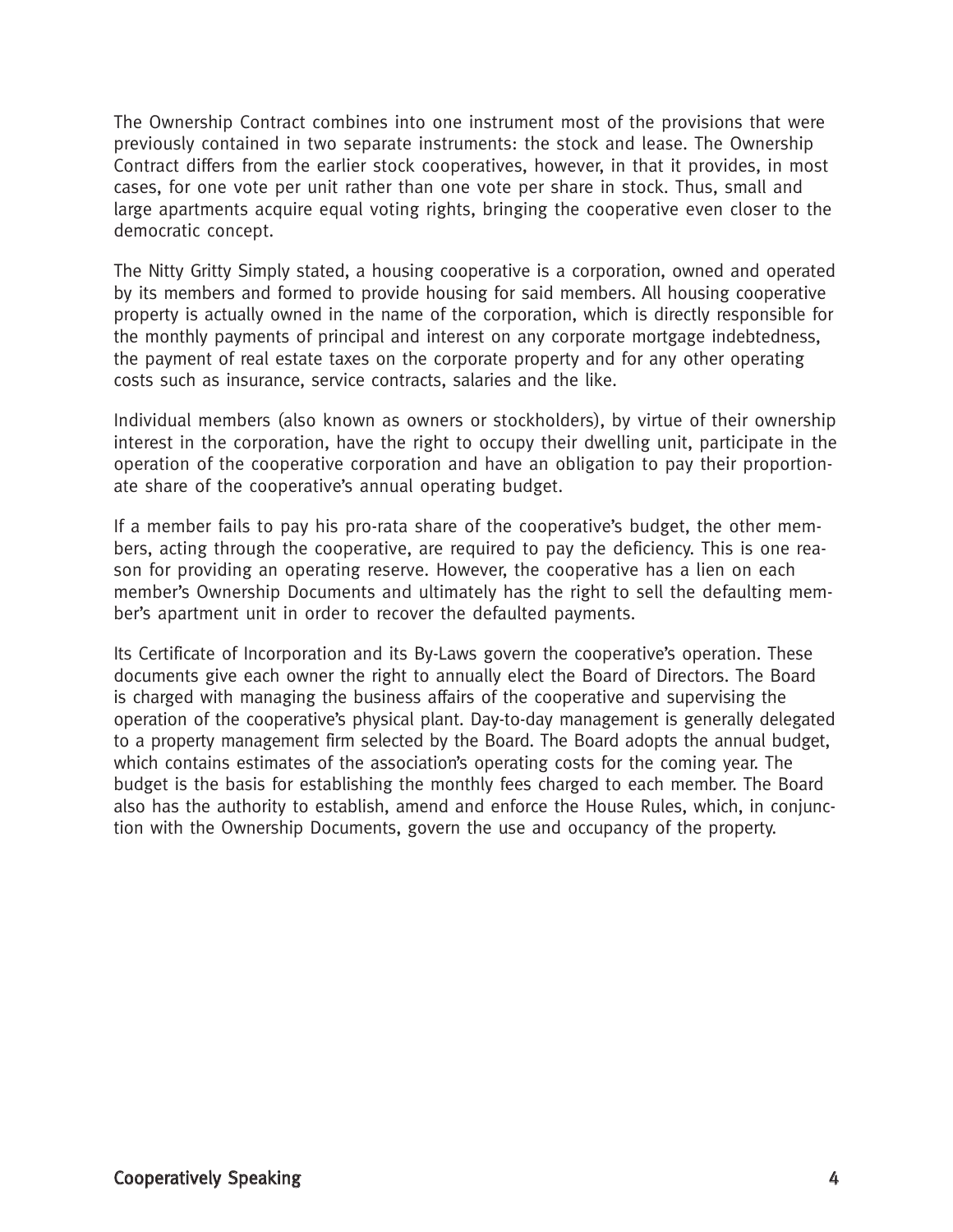## PART TWO

#### Cooperative Financing

For nearly 60 years after Edmund J. Flynn organized the first cooperative in 1920, bank financing was not available to coop buyers. D.C. banks, organized under Federal Charter, were not authorized to loan money secured by a pledge of a borrower's ownership interest in a coop. This lack of financing adversely affected not only the value but also the marketability of coops.

This situation changed in 1979 when the Federal Home Loan Bank Board issued its final regulation authorizing federal savings and loan associations to make loans on individual coop units. That same year the principals of the Edmund J. Flynn Company convinced American Security Bank to develop a pilot loan program for financing coop resales. Harbour Square, a cooperative located on the waterfront in Southwest D.C., was eager to participate in the development of such a loan proposal. This was the first time a D.C. lender entered into a formal arrangement, called the Recognition Agreement, with a coop association to provide purchase money for financing resales.

Although American Security's pilot loan program was short-lived due to market acceptance, high interest rates and a \$50,000 loan limit, this first D.C. area cooperative loan program became the basis for future participation by other lenders. As a result, bank financing for Washington coops began.

#### The Loan Process

Applications for coop loans are underwritten in the same manner as applications for any residential loan. Lenders follow the underwriting guidelines prescribed by the secondary lending market, typically Fannie-Mae.

A lender will verify sources of income and confirm the borrower's financial obligations including installment debt, student loans, alimony/child support, and investment property. The lender will then obtain the borrower's credit report from a consumer credit reporting agency. The next step is the coop unit appraisal, which is performed by an appraisal firm that has been approved by the lender. The borrower pays for costs for the credit report and the appraisal either separately or as part of the lender's application fees (check with your lender).

The lender may require a report of termite inspection prior to settlement depending on the type of unit, i.e. townhouse, or the location of the unit relative to the ground in a multi-family building. The report is ordered and paid for by either the seller or the purchaser/borrower as stipulated in the sales contract.

Hazard insurance, which covers the replacement value of the unit, is generally not a requirement because the replacement value of the unit being financed is covered by the cooperative corporation's master insurance policy. The lender, however, will require the settlement officer to obtain a certificate of insurance from the coop's insurance carrier verifying such coverage.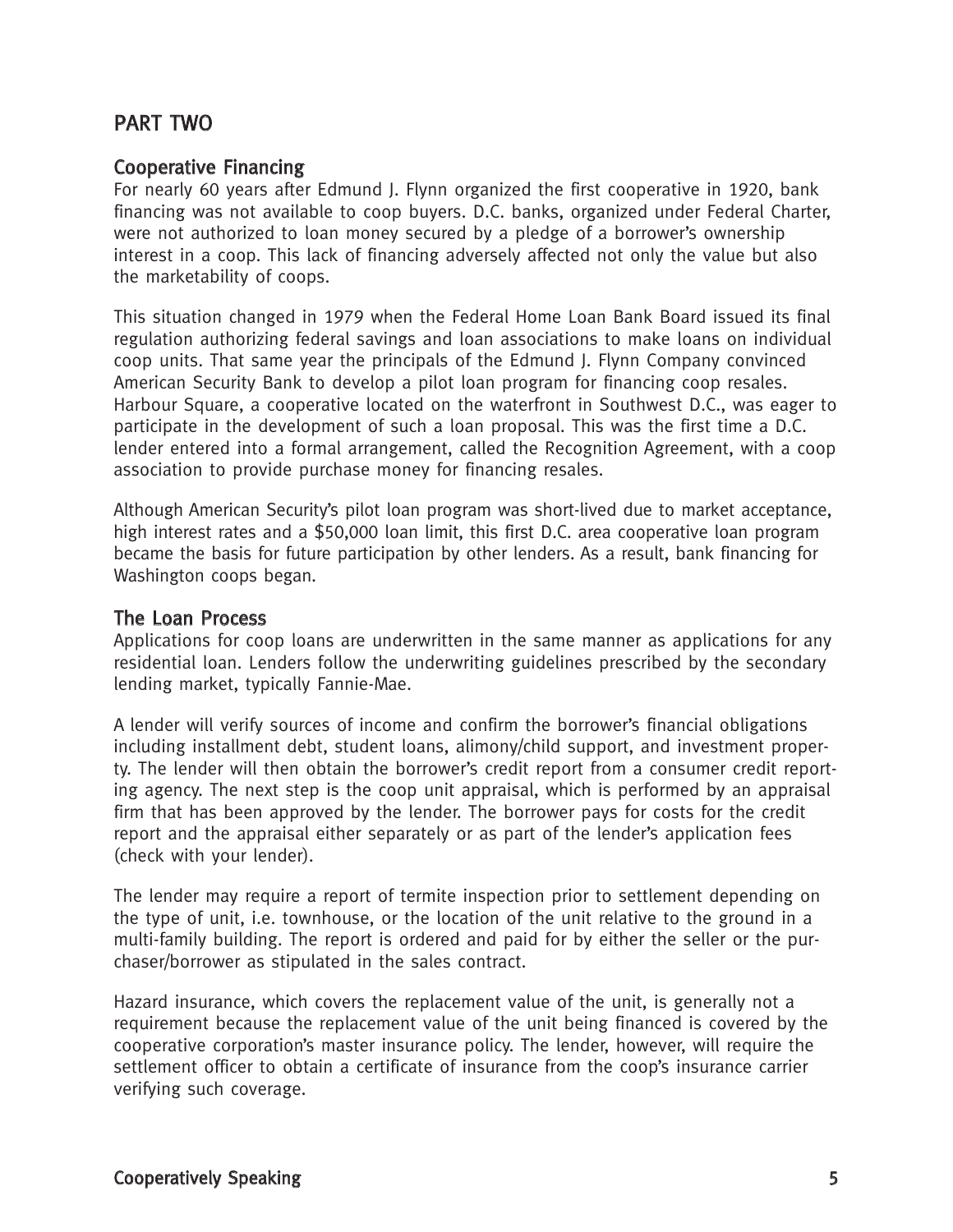Typically, there is no title search performed on the unit because the ownership interest in a coop unit is considered personal property. Any transaction involving the transfer of personal property is not recorded among the land or real property records in the Recorder of Deeds office.

It is, however, common practice for a lender to have the settlement office order a search for the non-land or chattel records in the Recorder of Deeds office to determine if there are any issues which encumber the seller's ownership interest in the unit or affecting the credit worthiness of the borrower.

Lastly, there is no survey requirement because no land or real estate changes hands in the transfer of a cooperative unit.

#### The Loan

It should be noted that, in the Washington. D.C. area, the price quoted for a cooperative unit is the full price, which includes the allocated portion of any corporate or blanket mortgage financing. Since the price of a coop unit includes the unpaid share of the blanket mortgage allocation, the current balance of the blanket mortgage is included in the total financing permitted by a lender (see example below).

Coop unit financing differs among the participating lenders since there are a variety of home loan programs from which to choose. Each lender has minimum down payment requirements, maximum loan amounts, different repayment schedules and loan fees. In addition, some coops have minimum cash down payment requirements. Not every lender offers coop financing. Among the lenders that do, not all have a Recognition Agreement with each and every cooperative association. Check with the lender or with the coop's management.

### Financing a Coop Unit (simplified example)

| <b>Purchase Price</b>                                                                                              | \$100,000.00        |
|--------------------------------------------------------------------------------------------------------------------|---------------------|
| Present Corporate Mortgage Allocation                                                                              | $-25,000.00$        |
| Seller's Equity                                                                                                    | \$75,000.00         |
| Lender's loan is based on the equity value.<br>For example, if lender will finance 80% of the unit's equity value: |                     |
| <b>Equity Value</b>                                                                                                | \$75,000.00<br>x80% |
| Loan Amount from Lender                                                                                            | \$60,000.00         |
| Therefore, at Closing:                                                                                             |                     |
| Lender's Loan                                                                                                      | \$60,000.00         |
| <b>Blanket Mortgage</b>                                                                                            | $+25,000.00$        |
| Cash Payment                                                                                                       | $+15,000.00$        |
| <b>Purchase Price</b>                                                                                              | \$100,000.00        |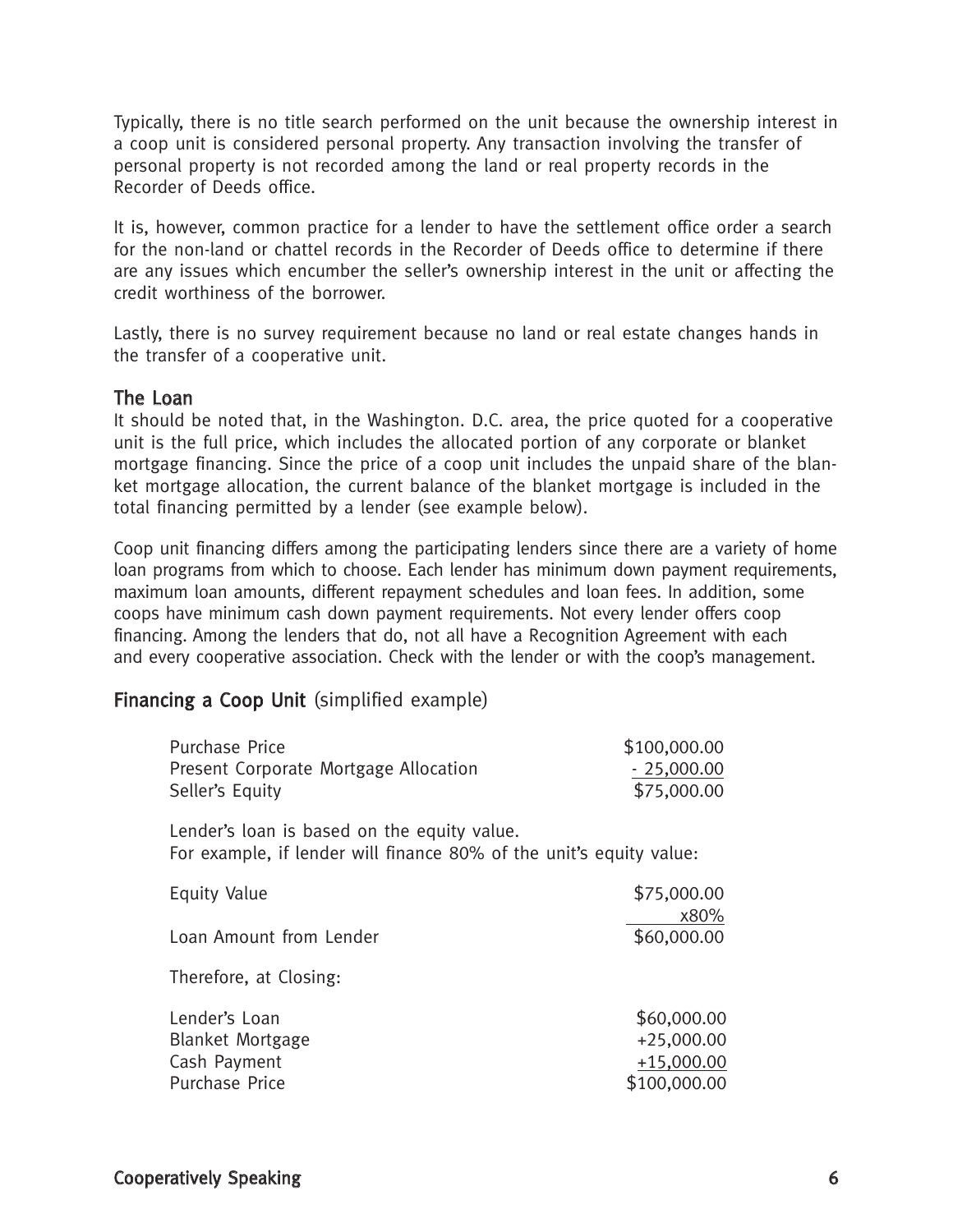#### Recognition Agreement

The loan documents for coop unit financing are akin in principle to those needed to perfect a lien on real property: a note states the loan amount, rate of interest, payment schedule, etc. Also a security agreement outlines the borrower's obligations to repay the loan and the circumstances leading to foreclosure in the event that the borrower defaults in his or her obligations to the lender or to the coop.

The single document that is absolutely unique to coop unit financing is the Recognition Agreement. The borrower, an officer of the coop association and an officer of the lender sign this pre-approved form at the time of settlement.

Simply stated, a Recognition Agreement is a legal document wherein the cooperative association recognizes the lender as having a security interest in the borrower's unit. It also establishes the steps that either the lender or the coop will take in the event the member/borrower defaults to the lender or to the association. The coop association and the lender, before any loan closing, must mutually agree upon the terms of the Recognition Agreement.

A cooperative association may require that some monies be escrowed at settlement in connection with a Recognition Agreement. This escrow is applied to the loss of any monthly assessment income in the event the lender or the association institutes a foreclosure action against the member/borrower. The amount of escrow varies with each association, but generally the amount ranges from one to three times the member's monthly assessment payment.

A loan on a coop unit is secured by an assignment of the borrower's Ownership or Proprietary Documents to the lender as collateral security for the debt. The lender holds the Proprietary Documents until the loan is paid. The borrower's indebtedness is recorded in the office of the Recorder of Deeds among the chattel or non-land records with the filing of a Uniform Commercial Code Financing Statement (UCC-1).

A loan on real property is secured by a pledge of the owner's deed to the real estate. This pledge is in the form of a Deed of Trust in favor of the lender that is recorded among the land records in the office of the Recorder of Deeds. The unit owner retains actual possession of his or her deed or title to the property even though it has been pledged to secure a debt.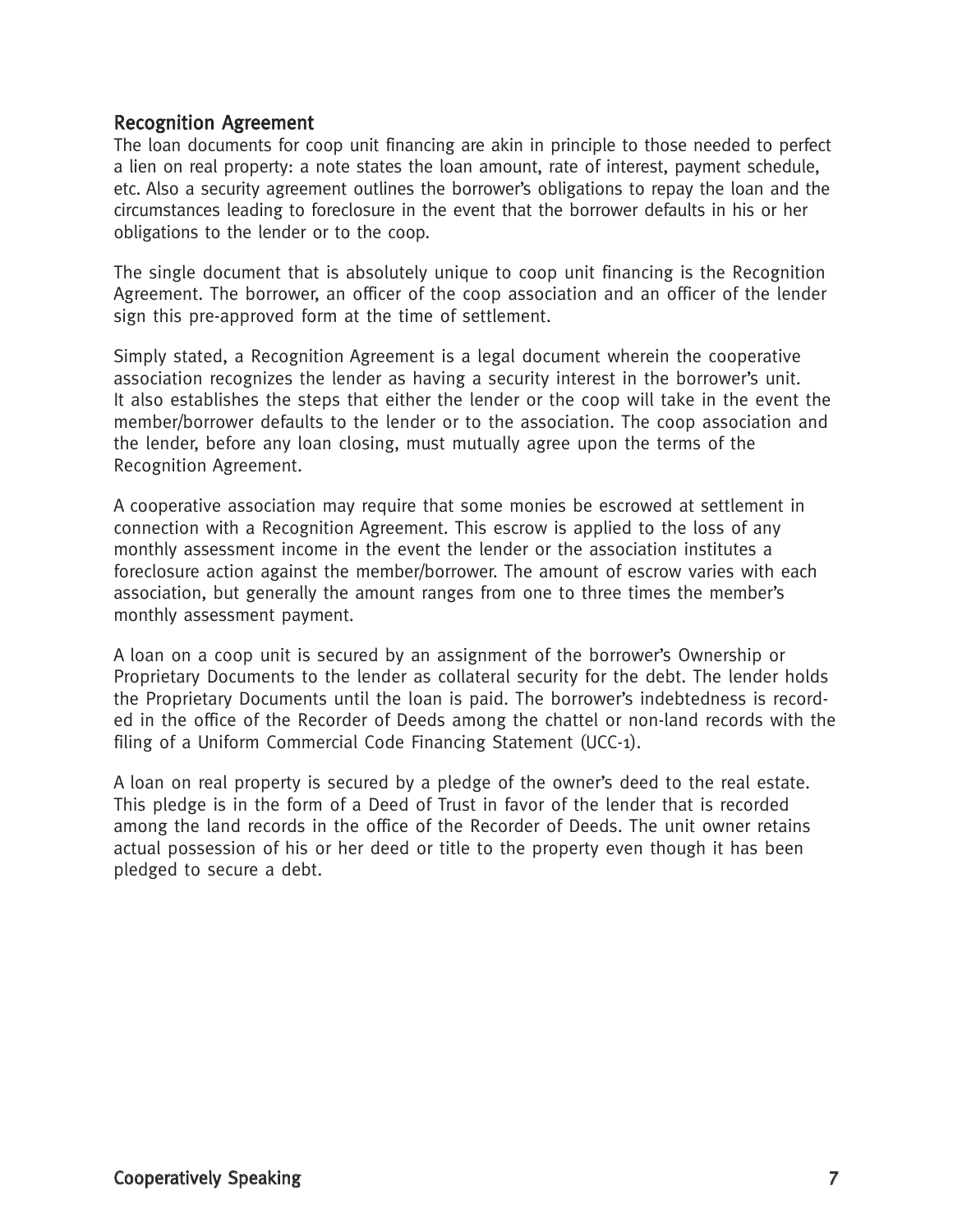## PART THREE

#### Settling A Coop Sale

What does the term "settlement" mean as it applies to a coop sale? Settlement is the act of depositing with the Settlement Officer the purchase monies and such documents that are required to affect a valid transfer of a unit from seller to buyer, and the buyer's assumption of seller's obligations under the Ownership or Proprietary Documents. These actions are considered good and sufficient tender of performance.

The Settlement Officer conducts the settlement in accordance with the terms and conditions of the Sales Agreement. All contingencies must be fully satisfied by supporting documentation before settlement can take place, including the requirement that the Board of Directors approve the purchaser for membership and occupancy.

Coop settlements differ from real property settlements in that a coop settlement involves the transfer of personal property. An ownership interest in a coop unit is an interest in personal property, not real estate.

Evidence of ownership in a condominium unit is referred to as fee simple title with an undivided interest in the common elements of the condo association. Ownership in a condominium is represented by a deed. The evidence of ownership in a Cooperative unit, however, is most likely to be represented by a form of cooperative ownership contract or shares of stock and a proprietary lease or some other document commonly referred to as Proprietary Documents.

There are certain economies involved in the transfer of an interest in a coop unit. Since the transfer involves personal property, there is no real estate transfer tax or real estate recordation tax, which is a requirement in most jurisdictions for the transfer of real property. Likewise, except for the Promenade, there is no real estate tax adjustment as is common when conveying real estate.

There is no mechanism among the land records in the Recorder of Deeds Office to record the chain of ownership within a cooperative corporation; hence, there is neither title search fee nor the need to purchase title insurance. On the other hand, the non-land or chattel records on file in the Recorder of Deeds office are searched prior to closing to determine if there are any purchase money liens, tax liens and the like filed against the seller of the coop unit. The buyer pays for the cost to conduct a search of the non-land or chattel records. In addition, the cooperative's ownership records are reviewed by the Board or by the coop's Transfer Agent to confirm that the seller is a member of the coop in good standing and the rightful owner of the Proprietary Documents, which the seller is transferring to the buyer.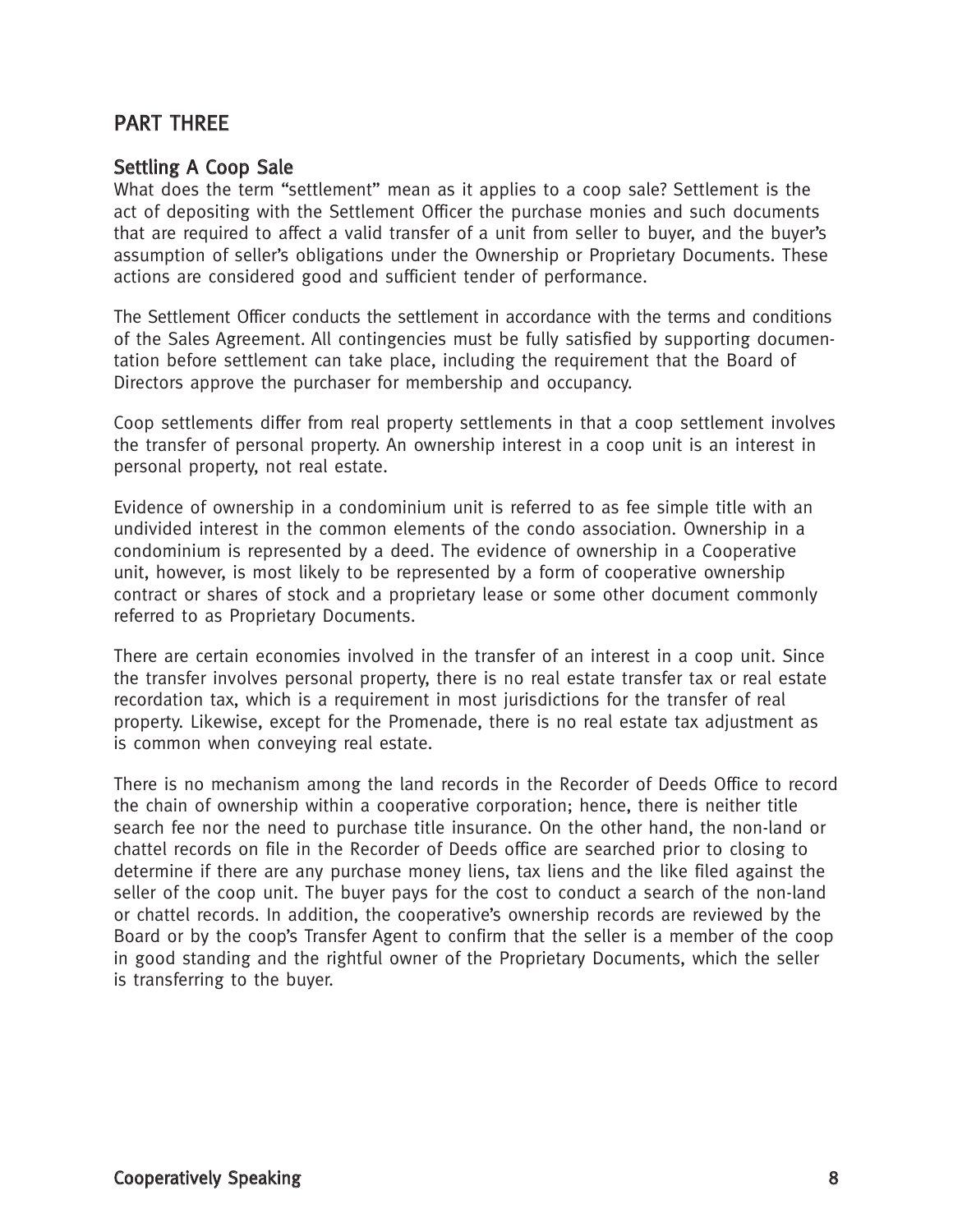#### Parties To A Coop Settlement

Besides the buyer and seller, the cooperative corporation is an important party to the transaction. First of all, the sale is conditioned upon the coop approving the buyer for membership and occupancy. Without formal written approval by the Board, there can be no sale or settlement. Also, by approving the transfer, the cooperative is confirming that the seller is a member of the cooperative and the rightful owner of the unit being transferred. If a lender is involved, the cooperative must agree to enter into a Recognition Agreement with the lender whereby the cooperative recognizes the lender as having a security interest in the unit for which a loan is being made.

#### Application and Approval

A number of important steps must be taken before settlement can occur. The most important, of course, is that the Board approves the transfer of membership and occupancy. Approval must be in writing, and signed by an officer of the Board.

To obtain board approval, the buyer must make an application to the cooperative for resident membership. Each coop has its own requirements for the sale and transfer of ownership. Typically, an application form seeking information about one's employment status and income, as well as a listing of one's assets and liabilities, is completed.

This information is reviewed by the Board to assess the applicant's ability to handle the monthly carrying costs associated with ownership. Verification of employment, a consumer credit report and letters of personal reference are usually part of the application package. The cooperative may require the seller or buyer to pay a fee for the cost of obtaining a credit report and for handling the review process. Following submission of the application package to management, most coop boards schedule an interview with the buyer to greet the prospective owner, answer any questions and explain some of the more important policies concerning the cooperative's operation.

#### Settlement and Transfer

In preparation for closing, the settlement officer will initiate a written request to the cooperative's managing agent for a statement concerning the status of the seller's account, as well as verification of the monthly assessment payments allocated against the unit, i.e. the monthly coop fee. The total monthly coop fee covers the unit's share of the cost to operate and maintain the property, including the unit's pro-rata share of the real estate taxes. The monthly fee also includes the principal and interest payment for any corporate mortgage indebtedness, which may be allocated to the unit. Special assessment payments are also verified. Al1 payments are pro-rated according to the terms of the agreement.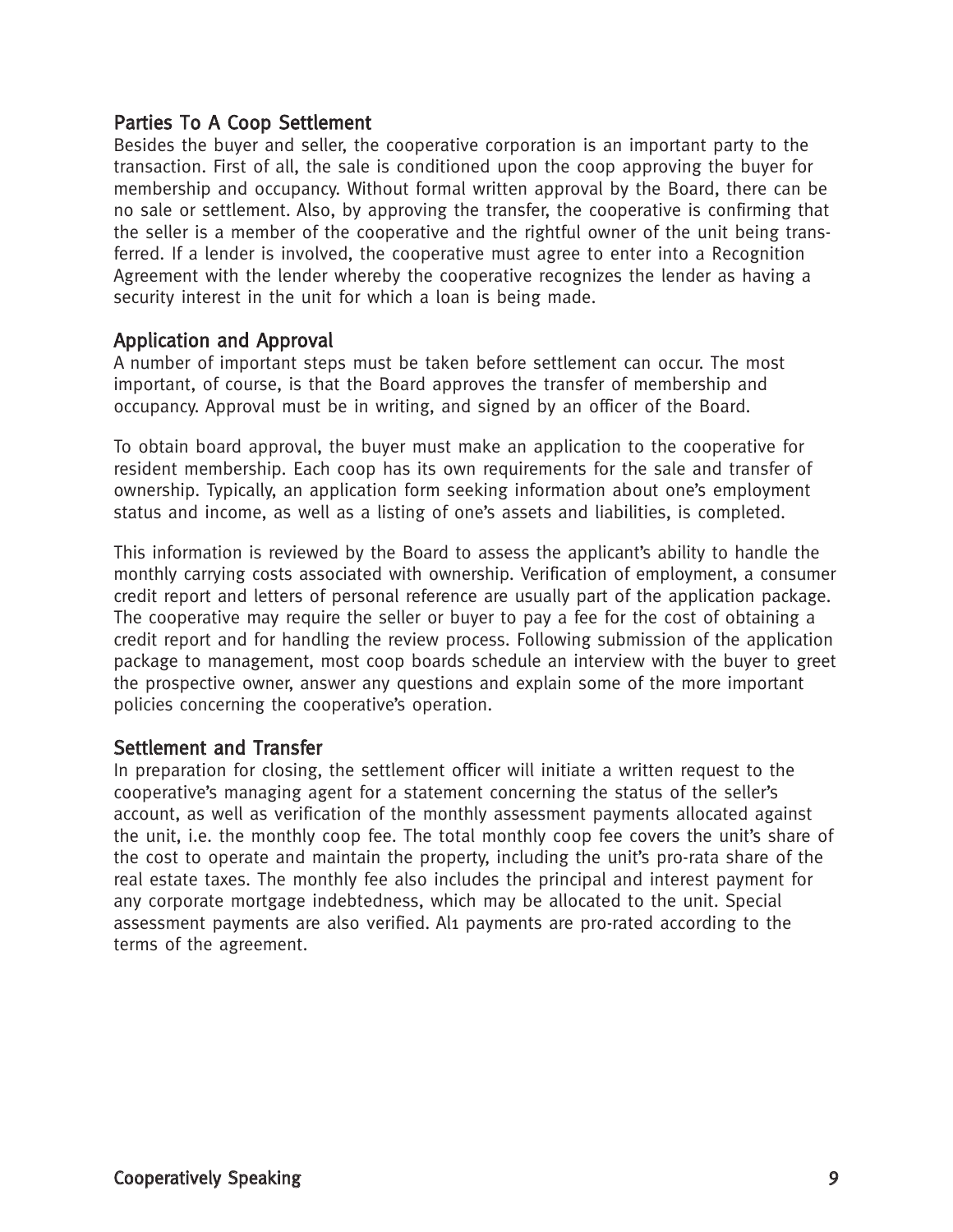In transferring an interest in real property there is no need for the seller to bring his deed to settlement since a title search would have confirmed the seller's ownership interest in the property. It is imperative, however, that the seller of a coop unit bring his original Proprietary Documents to settlement as these are the seller's evidence of ownership, which the seller assigns to the buyer. If the seller is unable to locate his Proprietary Documents, the coop will issue substitute Ownership Documents provided that the seller completes one of the following requirements as dictated by Board policy: (1) provide an affidavit of loss, (2) require the seller to purchase a bond in favor of the coop to indemnity it and the buyer against loss, or (3) initiate a suit for Quiet Title. Both the bond and the suit for Quiet Title are costly measures. The purpose of these actions is to ensure that the seller's ownership interest has not been conveyed or pledged to a third party.

If the Proprietary Documents have been pledged by the seller as collateral security for a note or share loan, then the Proprietary Documents are released by the note holder or lender upon pay-off and returned to the cooperative.

Settlement can be scheduled when the settlement officer has all of the verifications and supporting documents in hand. A settlement statement is prepared which follows in principle the standard HUD-1 form.

At settlement, the seller will assign his right, title and interest in the Proprietary Documents to the buyer. The buyer accepts the assignment and pays the balance of the purchase monies to complete the sale.

Following settlement, the settlement officer must arrange for the President and Secretary of the cooperative to sign and seal the Proprietary Documents, and if there is a purchase money loan involved in the transaction, the Recognition Agreement and related documents. This is usually coordinated through the cooperative's Transfer Agent.

The members of the Board in each and every cooperative are themselves resident owners who volunteer their time. The process of transferring ownership is a reasonable process provided that the policies and procedures established by the cooperative are followed and the Board's involvement in the process is respected.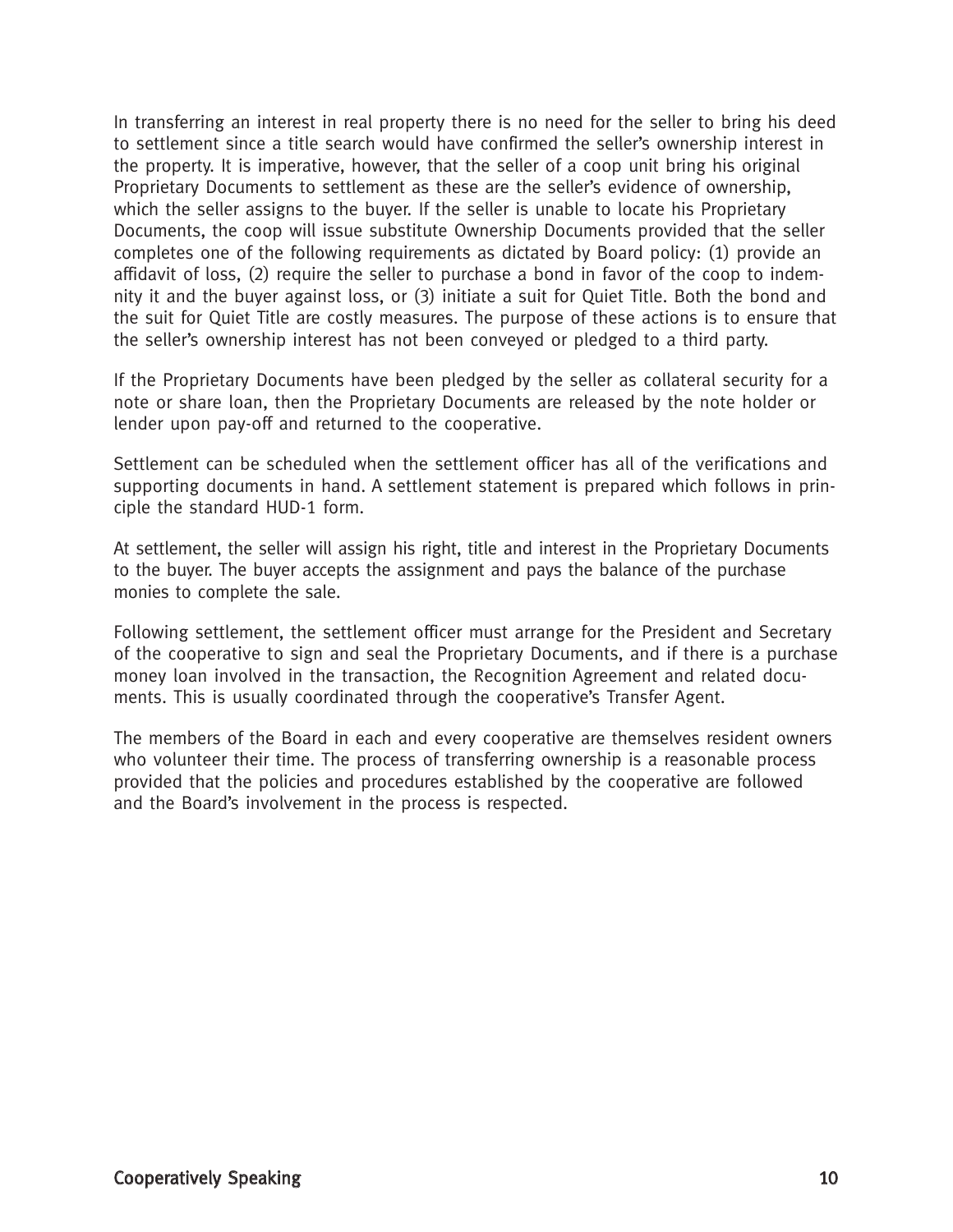## PART FOUR

#### Brief Description of Cooperative and Condominium Ownership

The cooperative and condominium forms of ownership are similar in some respects, but there are also some important differences. Most of the similarities are operational in nature while the differences are generally in their legal framework and financing arrangements. Let's take a closer look.

#### Cooperatives:

The basis for the cooperative form of ownership is typically found in laws establishing corporations. No special legislation is needed to organize a corporation for the purpose of housing its stockholders/members.

The first cooperative was organized in New York City in the 1880's. In 1920, Edmund J. Flynn in association with Alan E. Walker introduced the first "100% Plan of Cooperative Ownership" to Washington area residents.

Housing cooperatives are owned and operated by the stockholders or member owners. The corporation holds title to the property of which the individual units are a part and each stockholder or member owns a proportionate share of the corporation.

Housing cooperatives are non-profit corporations that are organized either as stock or non-stock corporations. If organized as a stock corporation, each member is a stockholder who receives a stock certificate indicating the number of shares assigned to the unit. The member also receives a proprietary lease granting him/her the exclusive right to occupy a specific unit in the project and to use and enjoy the common elements subject, of course, to the Articles of Incorporation, By-Laws, Rules and Regulations of the cooperative. This right of use and occupancy is appurtenant to, and inseparable from, ownership of an interest in the cooperative entity.

These two instruments, the stock certificate and the proprietary lease, constitute the member's evidence of ownership or "title" to the unit. The member's ownership of the unit is an interest in personal property, not real estate.

Cooperatives organized without capital stock are membership cooperatives. Although still organized as a non-profit corporation, a membership cooperative typically issues a single Ownership Document in place of stock and a proprietary lease. It reflects both the member's ownership interest in the corporation and the member's exclusive and permanent right to occupy the unit and to use the common elements. The evidence of ownership in a membership cooperative varies from one cooperative to another, sometimes called a Cooperative Ownership Contract, Perpetual Use and Equity Contract or a Mutual Ownership Contract. Because of its many forms, the evidence of ownership in a coop is commonly referred to as Proprietary Documents.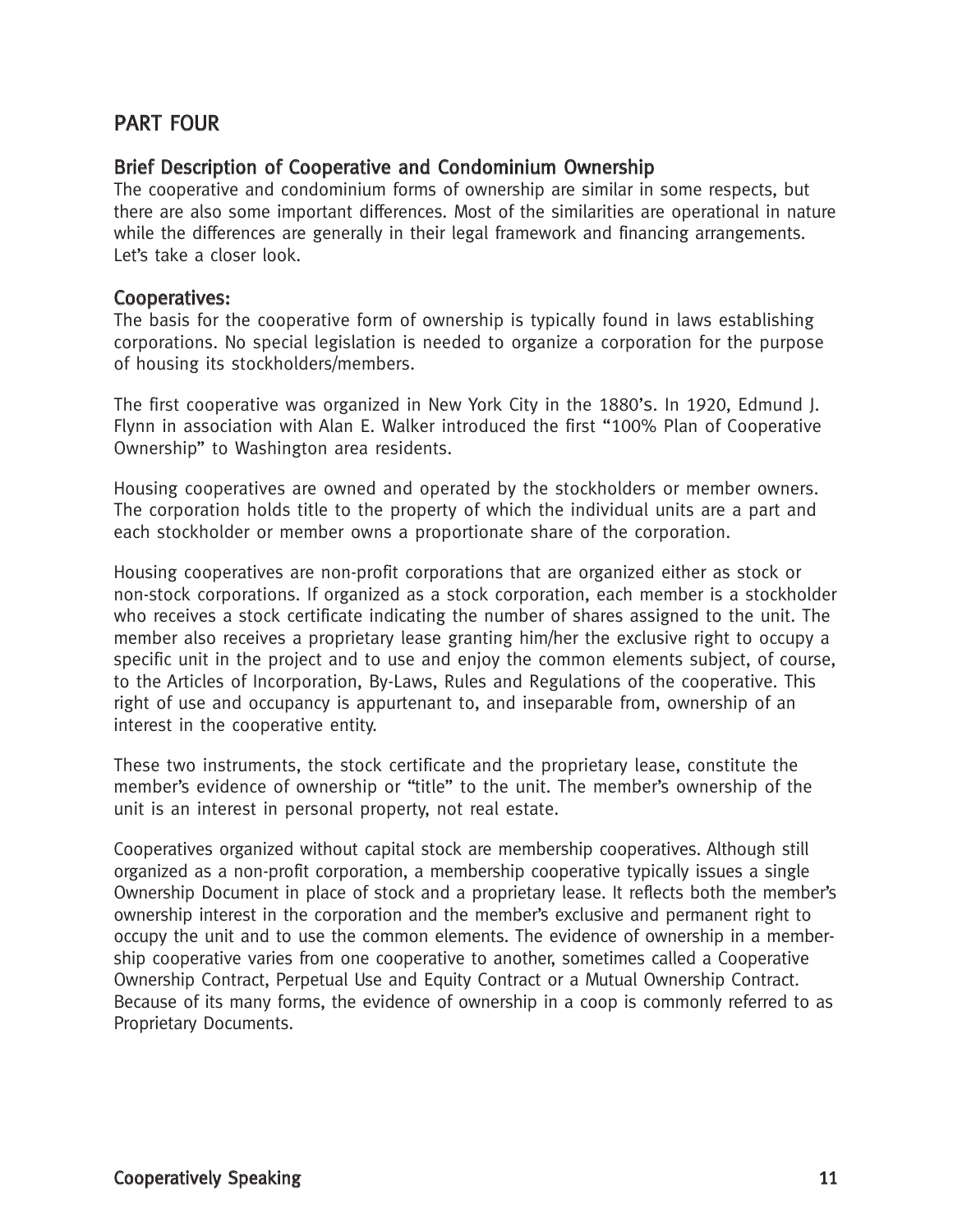A Board of Directors elected by the unit owners to oversee the care, maintenance, operation and administration of the association manages the affairs of the cooperative. The cost to operate a cooperative is proportionately allocated among the unit owners as stipulated in the Articles of Incorporation and/or By-laws.

Loans made to purchasers and owners of cooperative units are secured by a pledge and assignment of the unit owner's Ownership Documents, i.e. Proprietary Documents. The lender holds the borrower's Proprietary Documents as collateral security for the loan. Recording a Uniform Commercial Code Financing Statement (UCC-1) with the Recorder of Deeds, which evidences the borrower's debt on the public records, further perfects the lender's security interest in the Proprietary Documents.

The organizational documents of a cooperative can be structured to serve the financial needs of present and future owners. These associations are referred to as "limited equity" or "low yield" cooperatives in contrast to the more common "market rate" cooperatives. Limited equity cooperatives limit the market value of a unit being sold so that people with low or moderate income can purchase it.

Cooperative ownership provides the same tax benefits as all other forms of home ownership. The tax deductions available to the cooperative corporation, as a result of the payment of real taxes and interest on the corporation's mortgage, are passed through to the individual unit owners in proportion to their ownership interests provided that the coop qualifies under Section 216 of the IRS Code. Briefly stated, if in a particular year more than 20% of the coop's gross income is derived from non-tenant stockholders, it cannot pass through interest and real estate tax deductions to its otherwise qualifying "tenant stockholders" (i.e. the unit owners). Also, interest on an individual unit owner's loan is, likewise, tax deductible.

Each cooperative association has its own policy governing the sale or rental of individually owned units.

The cooperative form of ownership may also be applied to such entities as office buildings, medical centers, mobile home parks as well as commercial business enterprises.

It should be emphasized that in the Washington area, the price quoted for the sale of a cooperative unit is the full price including the unit's pro-rated share of any corporate mortgage financing on the coop's property.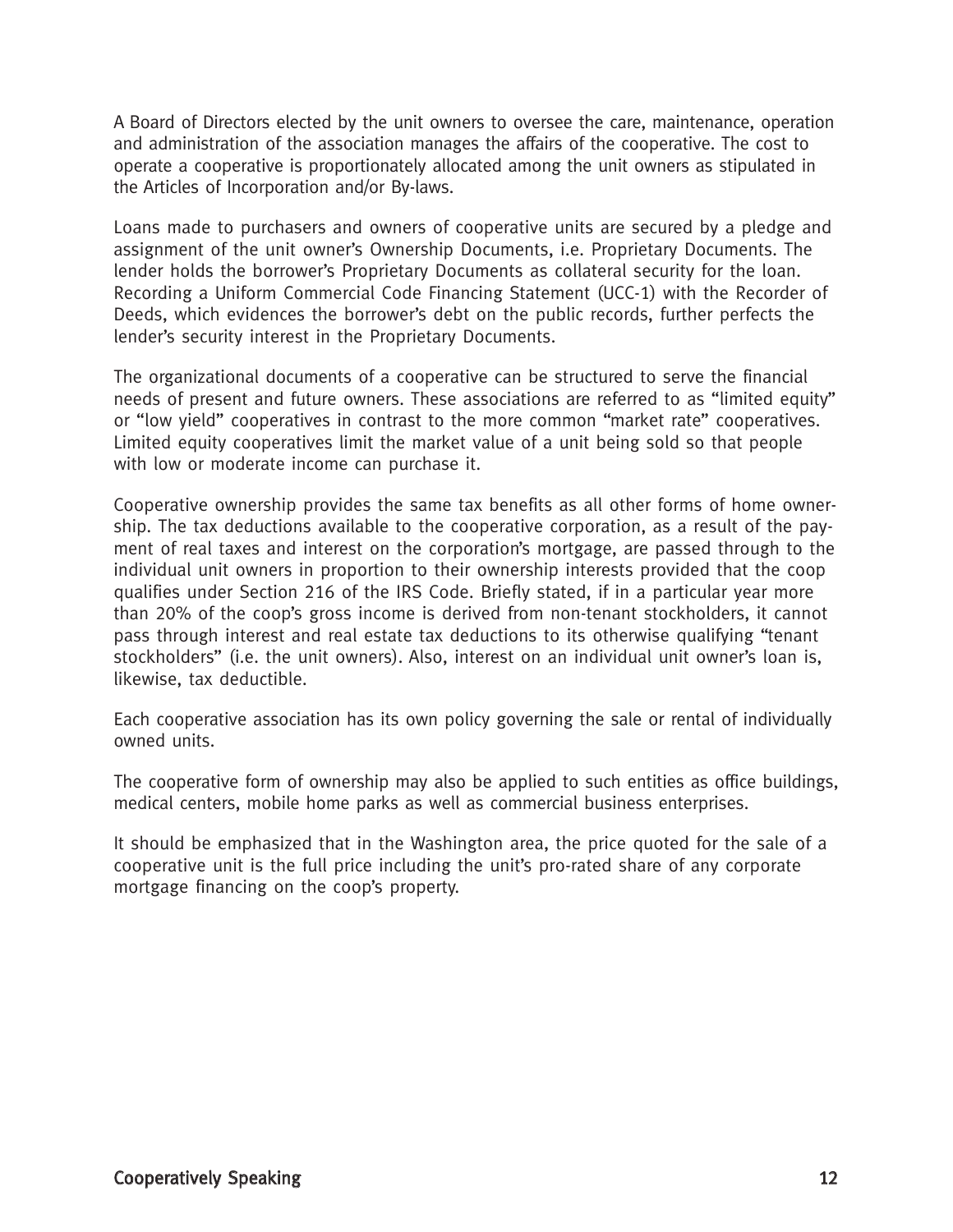#### Condominiums:

The basis for the condominium form of ownership is found in state and local law.

Each of the 50 states has laws that enable condominiums to be formed. Sometimes referred to as Horizontal Property Acts, these laws require that a project be declared a condominium and that the legal documents conform to the format stipulated in the state laws.

Condominiums were first legally established in the United States in 1958, when the Commonwealth of Puerto Rico passed a law providing for condominium ownership. Legislation for condominium ownership in the District of Columbia was passed in 1963.

A condominium is a form of ownership in which the individual unit owner owns fee simple title to the unit as well as an undivided interest in the common elements of the condominium, which interest is appurtenant to, and inseparable from, ownership of the unit. The individual's ownership interest is subject to the Declaration, By-laws, Rules and Regulations of the condominium.

Each condominium unit owner is a member of the condominium association. Like a cooperative, the affairs of the condominium association are managed by a Board of Directors elected by the unit owners to oversee the care' maintenance, operation and administration of the association.

The cost to operate a condominium association is proportionally allocated among the unit owners as stipulated in the Declaration and/or By-laws.

Loans made to purchasers and a mortgage or Deed of Trust, which is recorded among the land records in the jurisdiction where the condominium is located, secures owners of a condominium unit. The Deed of Trust is a lien against the unit in favor of the lender who provides the collateral security for the loan.

The condominium unit is always treated as real property for tax purposes and there are no limitations on the owner's ability to deduct interest, real estate taxes and the like.

A condominium association may have some form of policy governing the sale, lease or disposition of individually owned units.

The condominium form of ownership may also be applied to office buildings, industrial parks, medical centers and almost any other form of real property.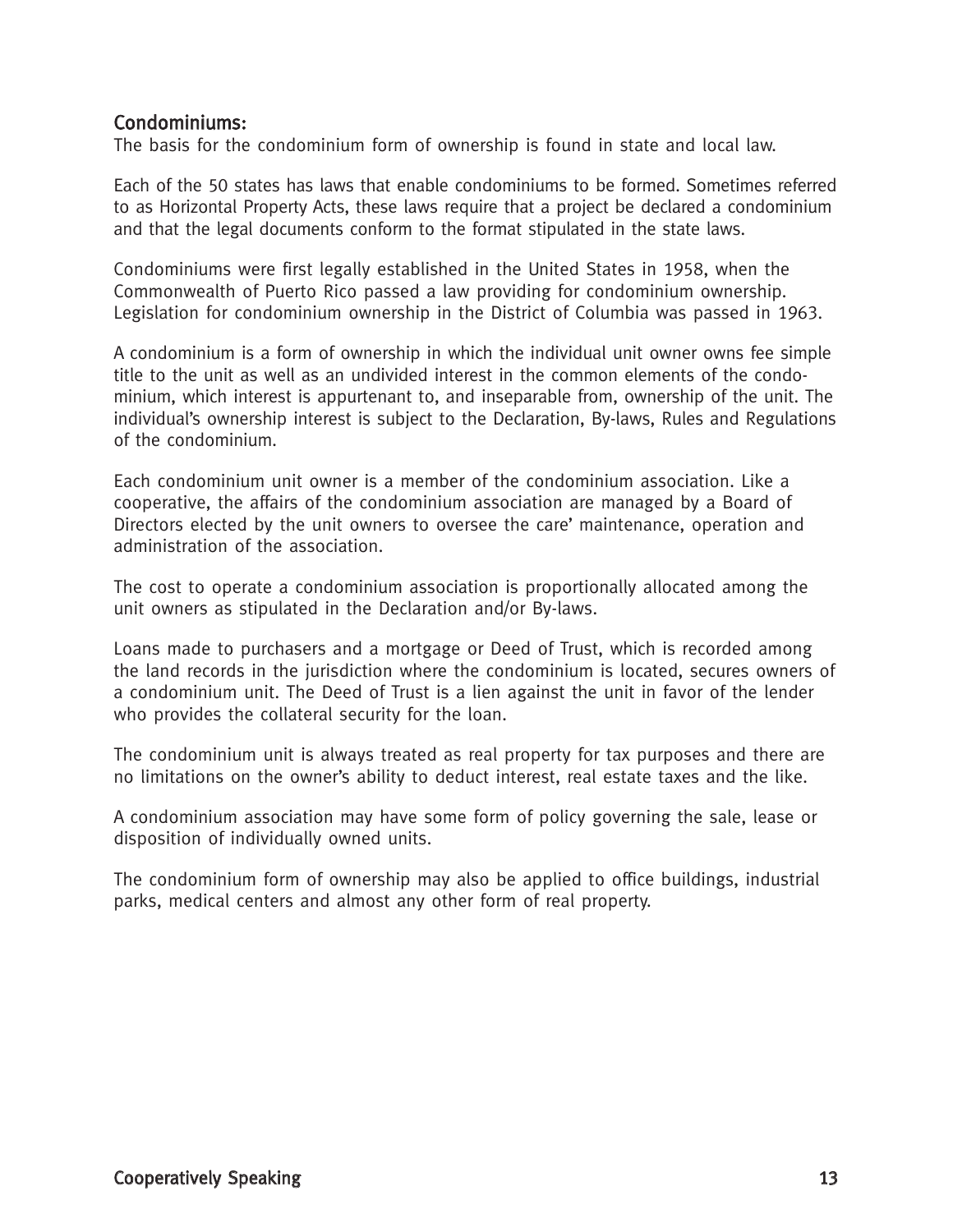## PART FIVE

# Condominium vs. Cooperative

| <b>General Characteristics</b> | Cooperative                                                                                                                                                                                                                    | Condominium                                                                                                     |  |  |  |  |  |  |
|--------------------------------|--------------------------------------------------------------------------------------------------------------------------------------------------------------------------------------------------------------------------------|-----------------------------------------------------------------------------------------------------------------|--|--|--|--|--|--|
| Living Space                   | • Owned by cooperative<br>corporation and leased to<br>individual cooperative<br>member (tenant-stockholder)                                                                                                                   | • Separately titled: owned by<br>individual                                                                     |  |  |  |  |  |  |
| Financing                      | • Corporate mortgage allocation<br>• Unit Share Loan                                                                                                                                                                           | • Unit mortgage                                                                                                 |  |  |  |  |  |  |
| Collateral                     | • Project mortgage-cooperative<br>project (land & improvements)<br>• Unit Share Loan-shares and<br>occupancy agreement                                                                                                         | • Condominium unit and<br>undivided interest in common<br>elements                                              |  |  |  |  |  |  |
| Mortgagor                      | • Project mortgage - cooperative<br>corporation<br>• Unit Share Loan-cooperative<br>member                                                                                                                                     | • Unit owner                                                                                                    |  |  |  |  |  |  |
| <b>Common Areas/Facilities</b> | • Owned by cooperative<br>corporation                                                                                                                                                                                          | • Owned collectively by unit<br>owners as tenants in common,<br>each unit owner having an<br>undivided interest |  |  |  |  |  |  |
| Real Estate Taxes              | • Paid by cooperative<br>corporation                                                                                                                                                                                           | • Tax on each unit and its<br>undivided interest in the<br>common estate paid by each<br>unit owner             |  |  |  |  |  |  |
| <b>Basic Documents</b>         | • Articles of Incorporation<br>• By-laws<br>• Proprietary Documents<br>• Special share loan documents<br>(Recognition Agreement,<br>Security Agreement, UCC-1<br>Financing Statement)                                          | • Declaration<br>• By-laws<br>• Rules and Regulations<br>• Unit Deed                                            |  |  |  |  |  |  |
| Income Taxes                   | • Pass-through deduction to<br>members in cooperative<br>qualified under Section 216 for<br>proportionate share of project<br>mortgage interest and real<br>estate taxes.<br>• Direct deduction of unit<br>share loan interest | • Direct deduction of unit<br>mortgage interest and real<br>estate taxes                                        |  |  |  |  |  |  |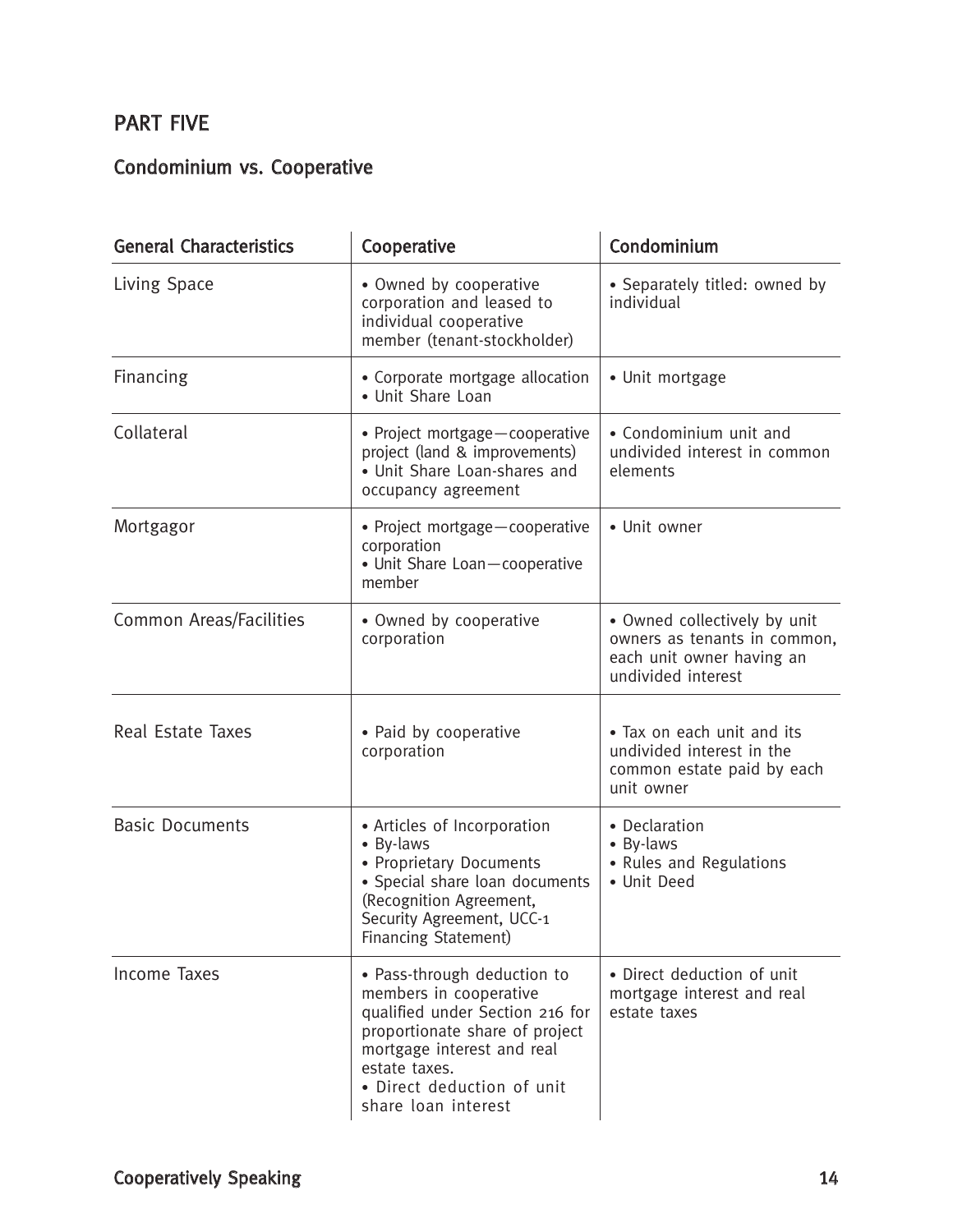## PART SIX

#### Mr. Flynn's "100% Cooperative Plan"

Years ago Mr. Flynn wrote that every Washingtonian should become familiar with the details of the "Flynn 100% Cooperative Plan." He stated, "this plan has afforded home ownership to thousands here, who before its introduction, had no hopes or financial reasons of ever owning their own homes or, for one reason or another, did not want the worries and cares of individual home ownership."

The Flynn " 100% Cooperative Plan" has been successful in the Washington, D.C. area since its inception in 1920. It has been applied to residential cooperatives including more than 45 well-known and large developments such as the Broadmoor, Hampshire Gardens and Ontario apartments without a single failure, even in the grim Depression years of the 1930's. This is truly a remarkable record that emphasizes the soundness of the Flynn Plan.

It is interesting to note Mr. Flynn's marketing philosophy for the sale of coops in the 1920's, 1930's and 1940's. These early coops were sold on the basis of a substantial down payment, which assured the purchaser a markedly lower-than-rent monthly outlay for combined purchase payments and maintenance costs. By having monthly purchase payments less than rent, monthly payments did not put a strain on the pocket book. Mr. Flynn wrote that this arrangement "means extra income during good times…permits you to maintain a comfortable home during any depressed economic period. The low down payment method of financing, with its obvious reliance on never-ending prosperity, has no place in the Edmund J. Flynn '100% Cooperative Plan'." This is an admittedly conservative, yet, prudent approach.

#### What is Meant by "100% Cooperative?"

"100% Cooperative" means that the coop association will commence business with full membership, that is, a responsible owner for every cooperative unit. Prices are assigned and costs allocated based on a value relationship of each individual unit to the value of the apartment building as a whole. Mr. Flynn's plan also differed from many other socalled cooperatives at the time because the association could operate as a non-profit enterprise without any dependence on speculative income from commercial rentals in order to remain solvent.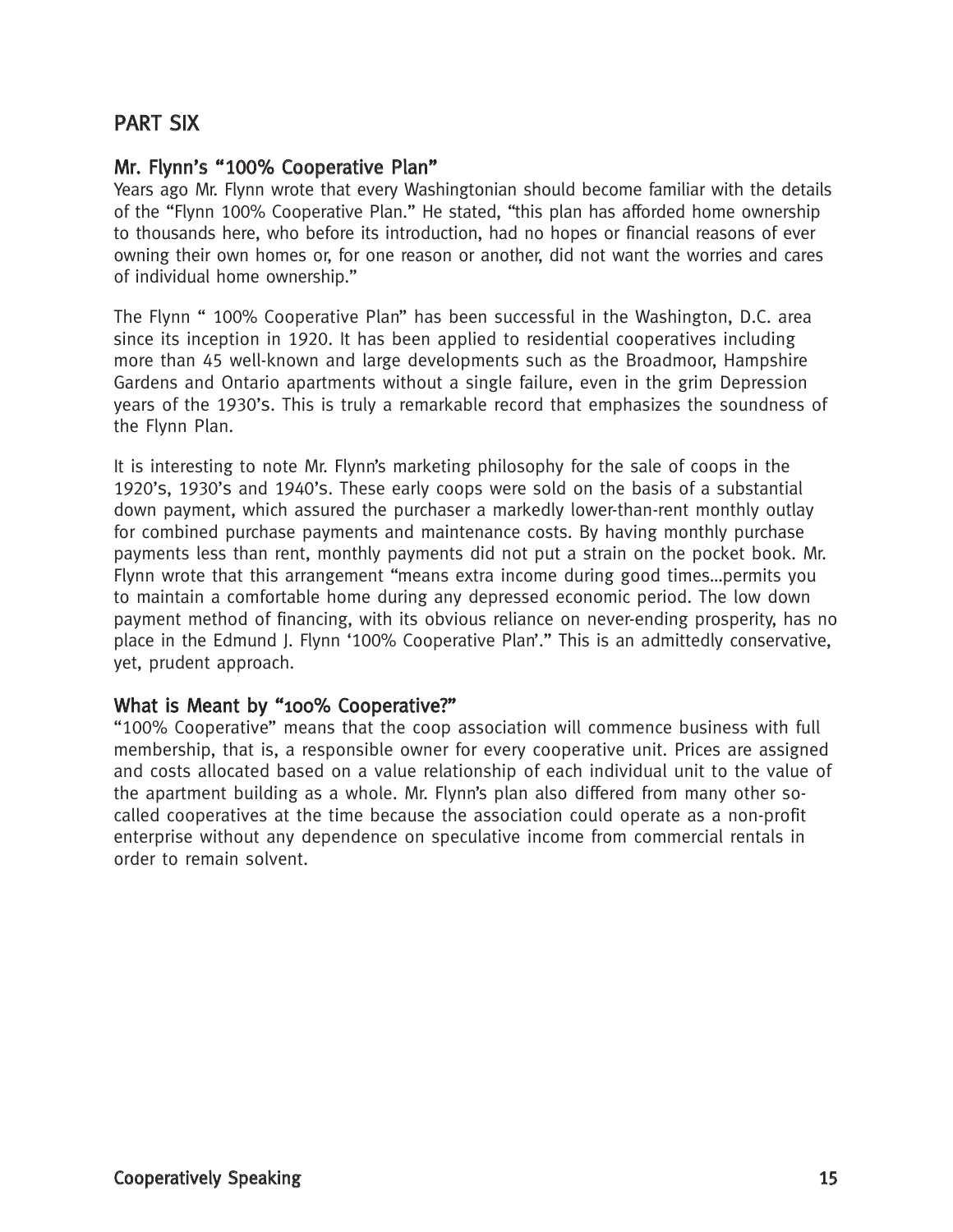#### Is a Cooperative Buyer a Real Owner?

Yes, under this cooperative plan, "an owner of a commercial or residential unit in a Flynn cooperative building will own his space in perpetuity...will enjoy every prerogative of an individual owner that is consistent with a well-organized mutual ownership enterprise... will have the privilege to sub-lease, sell, transfer, or pledge his ownership interest at any time, subject only to the necessary safeguard that occupancy rights cannot be transferred without approval of the association of cooperative owners. "Therefore' the owner of a cooperative unit under this plan will have the maximum incidents of outright individual ownership."

### Are Prices Quoted "Equity Value" Prices or is "Full Cost" Included?

Many cooperative plans quote only the "equity" or ''down payment" as the price of the unit. But doesn't the allocated corporate mortgage add to the total cost of the unit? Mr. Flynn wrote that ''it would be pure deception to attempt to make the purchaser of a house believe that his mortgage was not included in the price he was paying for it. A buyer of a cooperative unit is entitled to the same treatment. Under the Flynn Plan, the price quoted to a prospective buyer includes the share of corporate mortgage allocated to the unit." To this day, all coop sales in the D.C. metropolitan area follow this pricing principle.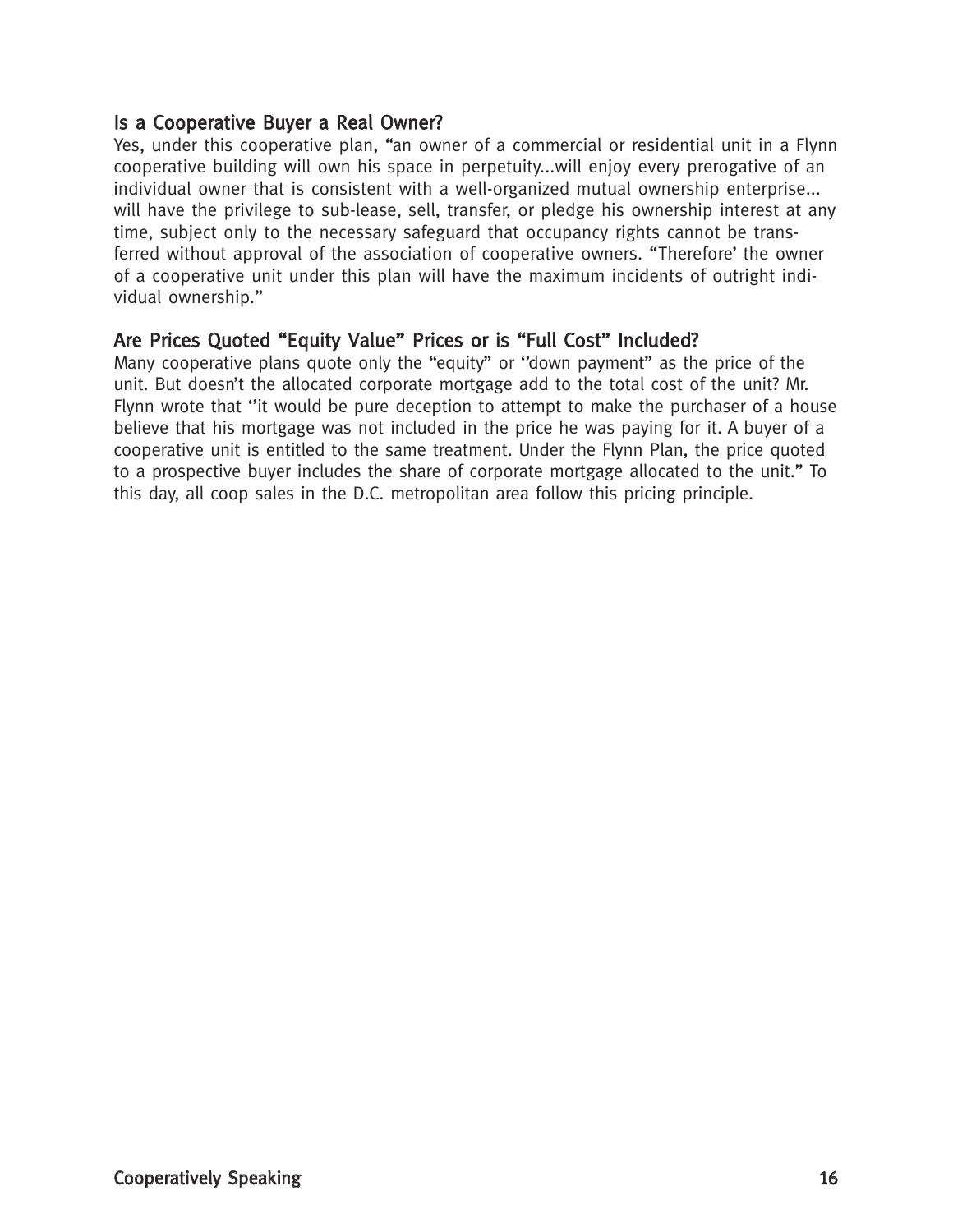## PART SEVEN

#### Why Condos Became Popular

If coops are such a sound and sensible form of ownership, why aren't there more coops being organized and sold? Coops continue to be organized and are typically located in densely populated urban areas. On the East Coast, New York City has the greatest number of coops followed by Washington, D.C. Unlike condominiums, no special legislation is required for a group to form a corporation and purchase a rental apartment building in the name of the cooperative housing corporation.

Nevertheless, why are condominiums more popular? The answer can be summed up in one word: financing. Edmund J. Flynn first organized coops in Washington in 1920. For nearly 60 years thereafter, bank financing was not available to purchasers of coop units. Banks in the District of Columbia are organized under Federal Charter and federally chartered banks were not permitted to loan money secured by a pledge of one's ownership interest in a coop. Coop purchasers had to pay cash for their unit or the seller had to take back a note for part of the cash requirement.

The lack of bank financing adversely affected coop ownership in two ways. First of all, it made coops difficult to sell; second, it suppressed the value of coops. Just think of what today's real estate market would be if buyers could not finance their purchases.

In 1979, an important event took place that would ultimately improve the marketability of cooperatives. On August 2, 1979, the Federal Home Loan Bank Board (FHLBB) issued its final regulation authorizing federal savings and loan associations to make loans on individual cooperative units in accordance with the rules governing loans on single-family dwellings and to otherwise amend its rules to provide similarity of treatment between coop loans and other home loans. The effective date of the new regulation was September 6, 1979.

The new rule allows loans up to 95% of the appraised value of the cooperative unit, less the allocated portion of the corporate mortgage.

Loans in excess of 80% have to be insured according to other FHLBB regulations. Therefore, as of September 6, 1979 federal savings and loan associations were permitted to make loans on individual cooperative units to be secured by an assignment of the borrower's Proprietary Documents to the lender. For insured or guaranteed loans, such loans may be made on any terms acceptable to the guaranteeing or insuring agency.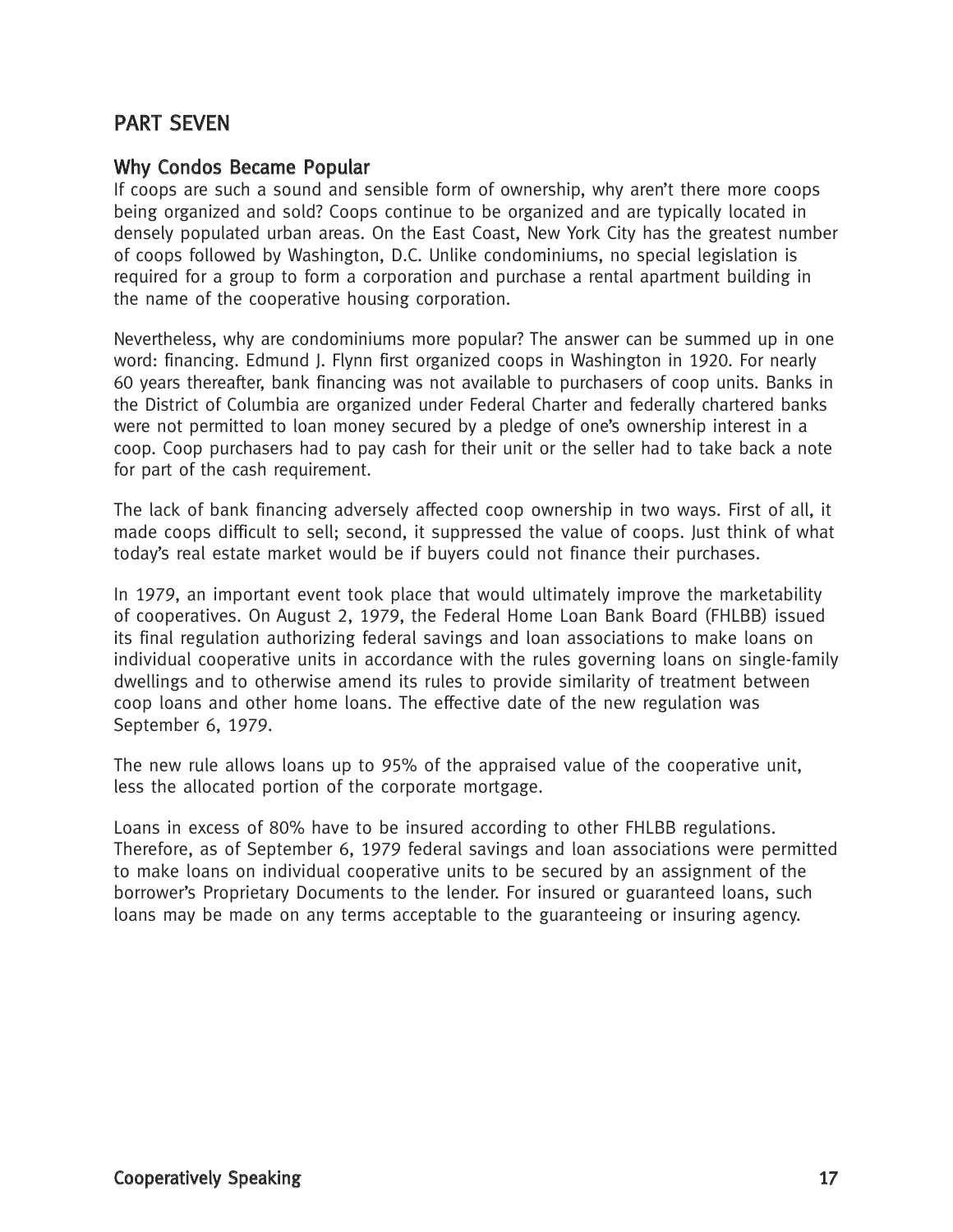Banks were slow to tap the potential of this new lending opportunity. More importantly, bank managers were generally resistant to involve their institution in making loans collateralized by personal property. And yet, at the time, these same banks were aggressively marketing other loans secured by personal property of diminishing value, i.e. car loans, boat loans, and the like.

About the time when sources of bank financing for coop resales were gaining momentum, enabling legislation for condominium ownership was enacted. In D.C., the year was 1963. Even though condominiums were not real estate in the traditional sense (i.e. land) the enabling legislation said they were. As "real estate," condo's soon found favor among bankers, developers and consumers.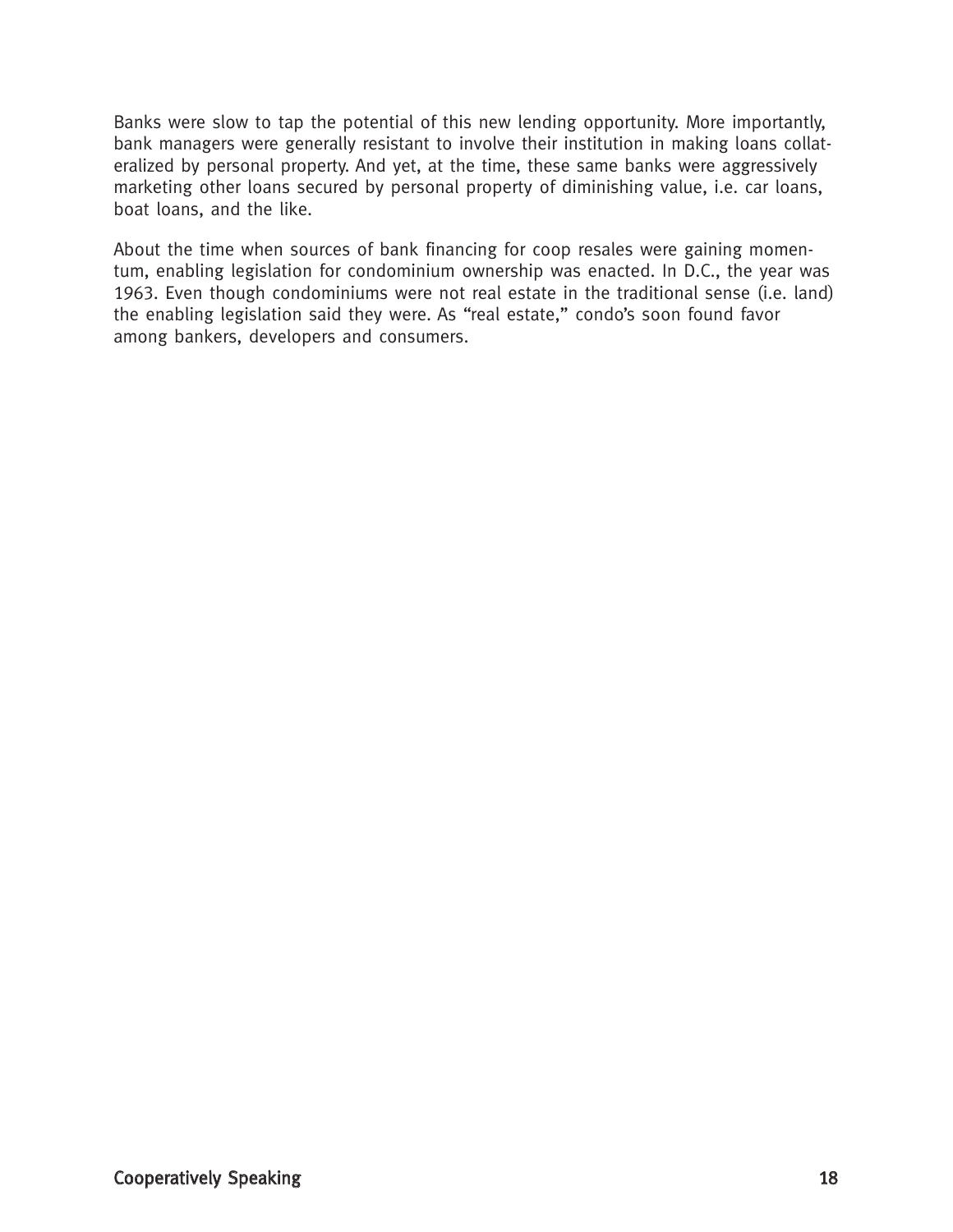## PART EIGHT

#### Why Oh Why Should I Favor Coops?

As a form of multi-family ownership, coops offer several distinct advantages. A few of the more significant advantages are highlighted.

First of all, title to the land is in the name of the housing corporation. This is significant because the corporation has a mortgageable asset. For example, if there were a need to fund a costly capital improvement, the membership could decide to fund the cost by placing a mortgage on the property resulting in small payments every month over time as opposed to one or more special assessments. Condominium associations have no ''property" or equity to mortgage for long term financing.

Second, most delinquencies and other problem matters can be handled administratively, thereby avoiding costly and time-consuming legal action.

Thirdly, the membership can establish policies to control the owner/investor ratio within the association. A rental policy can be established to insure that the number of investorowned units does not exceed the secondary market requirements for First Trust financing. Furthermore, the real estate tax rate on the coop's property in the District of Columbia is likewise affected by the owner/investor ratio. Depending on the organizational structure of the condominium when first established, the condominium board would have legal difficulty in restricting an owner's right to rent.

There are other advantages as well. One obvious benefit is the cost to settle a coop purchase. The cost is modest when compared to buying a condo. There is, at present, no transfer or recordation tax, no real estate tax proration, no title insurance, ergo, no title search.

Another obvious benefit is the relative simplicity in organizing a coop. For example, to convert an existing rental building from an investor-owned rental property to property owned by a coop association involves only a change in ownership. Simply stated, the property as a whole is conveyed from the seller of the apartment building to the cooperative corporation. The property does not have to be subdivided into individual lots in the case of a condo conversion, which reduces the cost to convert.

Coops are taxed more like rental buildings. There is one tax bill. The bill for a coop corporation is typically much less than the taxes in the aggregate for the unit owners in a condo. A contributing factor is that coop sales are not recorded.